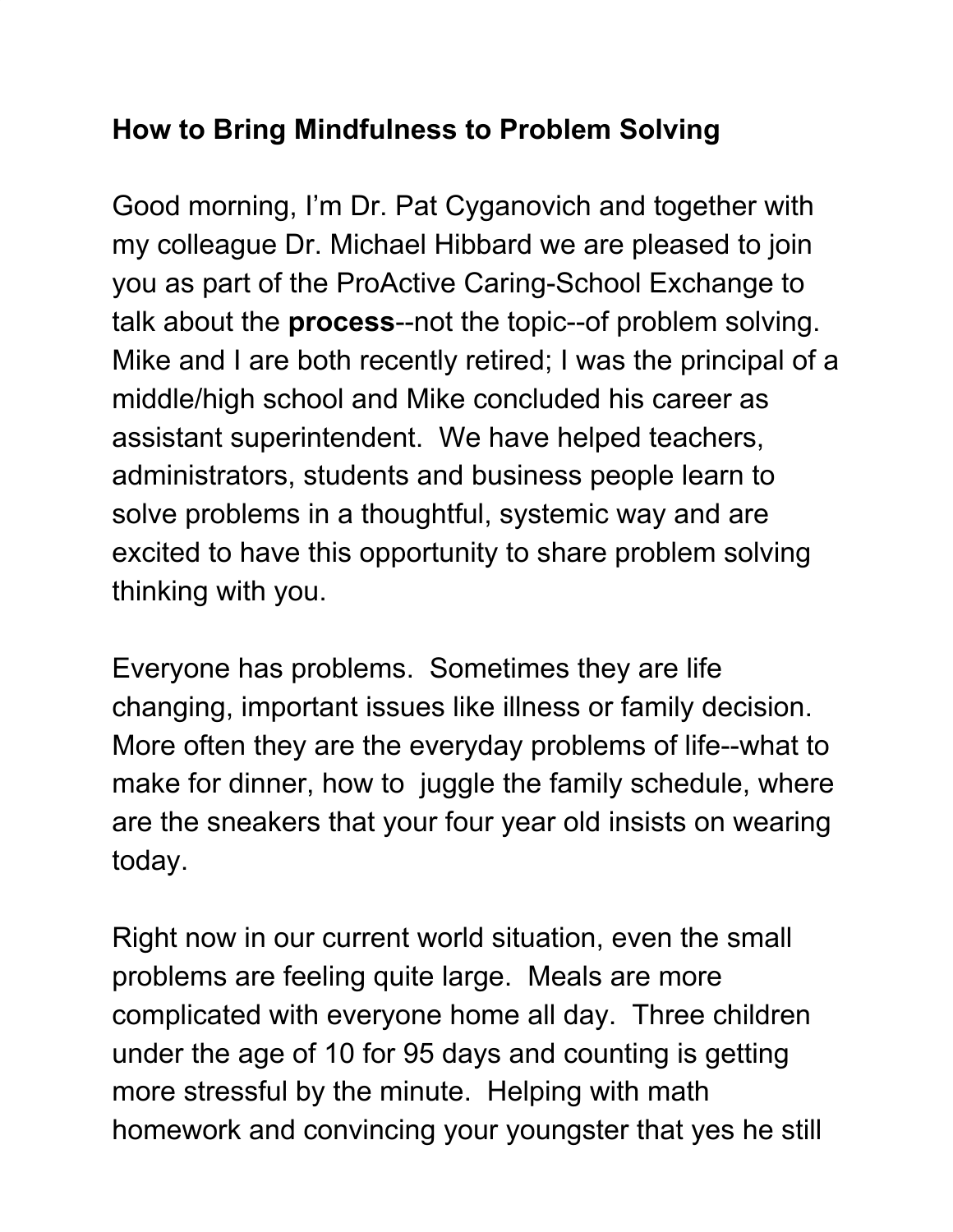has to read the book is both trying and tiring. Over the last month Peggy and Lisa have been talking with you about strategies and activities that can help de-escalate behaviors and promote calm. They have in fact been making the behavior-mindfulness connection. Mike and I would like to add to their work by sharing a process of thinking for solving problems in which the strategies you've already learned can be applied. Think of this approach as a mindful, purposeful way for you to help your youngsters solve problems for themselves. And for you to learn a system that may help you solve the problems that you confront everyday at home or even at work.

No one really wants a problem. They have such a negative sound. But problems can also be very positive experiences when we think of them as the challenges, decisions, opportunities and the means for seeking mental, and physical health. The Cycle of Problem Solving is a way of thinking through a problem to a solution. It's a six phase process that you can use with your youngster to solve the problems they encounter. At first you would think through the six phases together. Later with practice, it's our hope that your youngster can learn to use the Cycle more independently. In both cases, the skills you have been learning can be applied to solve the problem. The Cycle gives a structure to deciding what skills to use, or what needs to be done to solve the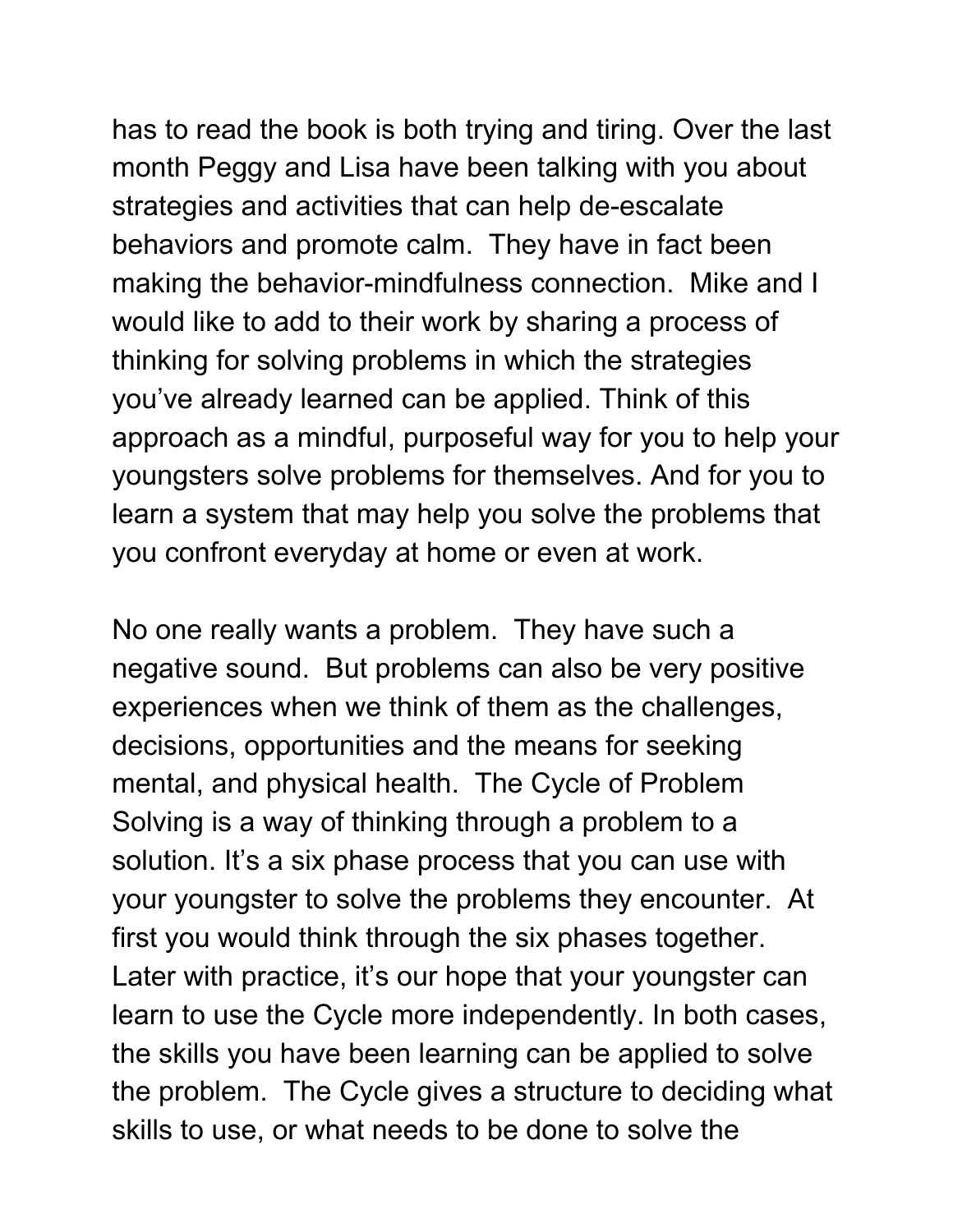problem as well as plan for ways to evaluate the solution and make improvements in the future.

Let Mike show you what the Cycle looks like:



**Cycle of Problem Solving** 

The Cycle of Problem Solving has six phases that can be used with any kind of problem. There are questions to ask - we call them guiding questions -- for each phase that match the problem you are helping your youngster to solve. Phase 1 is identifying the problem. The child is asked to describe what is happening and state the problem in his or her own words. In Phase 2 the child describes what he or she believes caused the problem. The child brainstorms ideas for solutions in Phase 3 and might suggest one or two ideas. It is a good idea to encourage the child to come up with one or two more. Sometimes this extra effort results in the best idea. The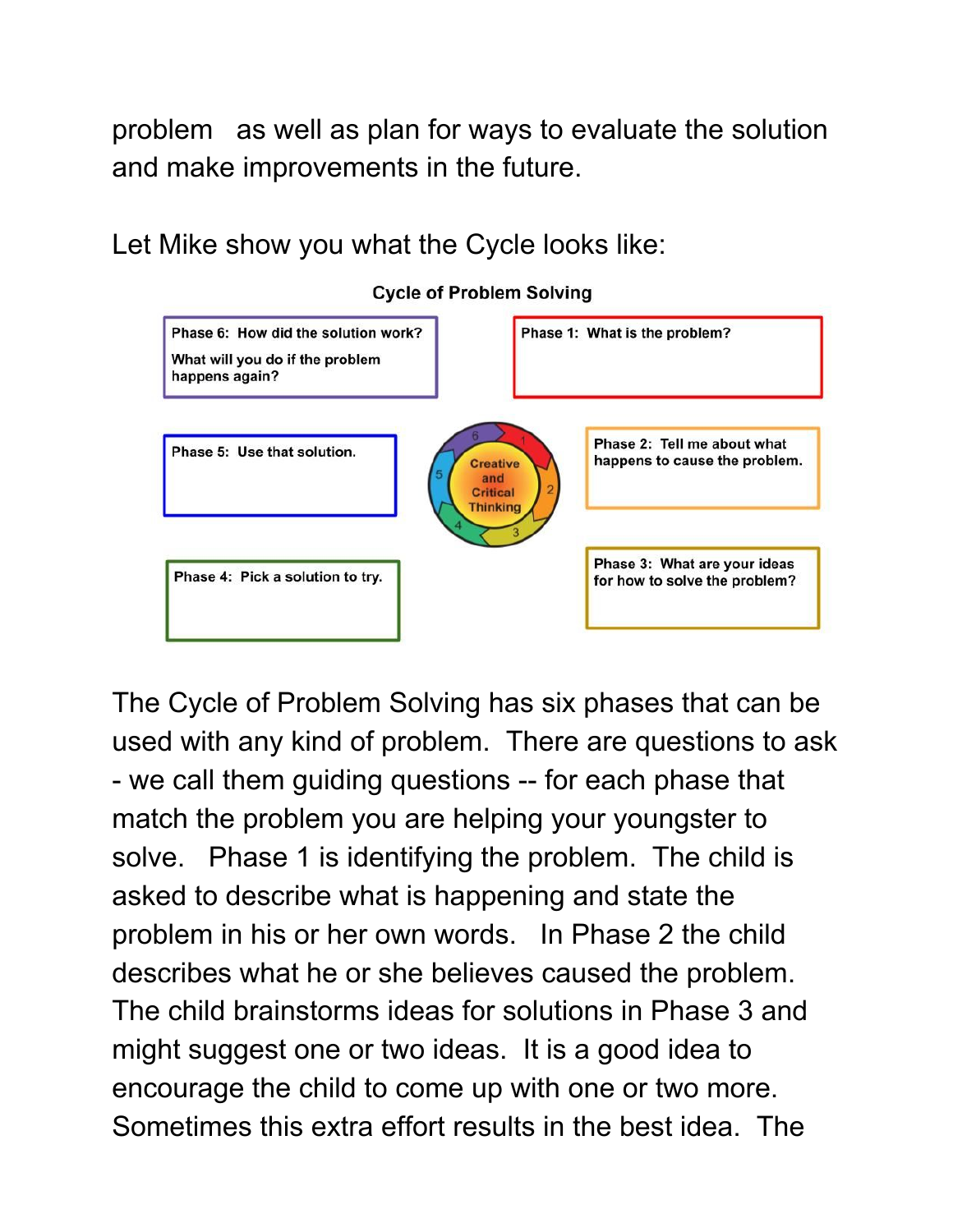child can use Post-its or pieces of paper to write an idea - one idea per Post-it. If the child is too young to write then the adult records what the child says. All the Post-it ideas are displayed. In Phase 4 the child picks one Post-it idea to try and you ask how he or she will use that idea. Here the child is making a plan which he or she carries out in Phase 5. In Phase 6 you help the child reflect and talk about how well the plan worked and talk about using the plan in the future. The graphic of the Cycle of Problem Solving and the guiding questions and statements give the child the structure and the vocabulary for solving problems.

Creative and critical thinking are important parts of solving problems; you can see them in the center of the Cycle. The child uses creative thinking when he or she thinks "outside the box" to try to think of different ways to solve the problem. The more ideas "created" the more chance there is to find the best one. You can help children use creative thinking to think of many ideas with strategies such as brainstorming. When brainstorming, children are encouraged to think of as many ideas as possible, even crazy ones! You and your youngster can each make a list of five ideas for example, share them and then try for three more! Another strategy for creative thinking is to ask your youngster for ideas by putting themselves in someone else's shoes or by asking "Why if……" questions. There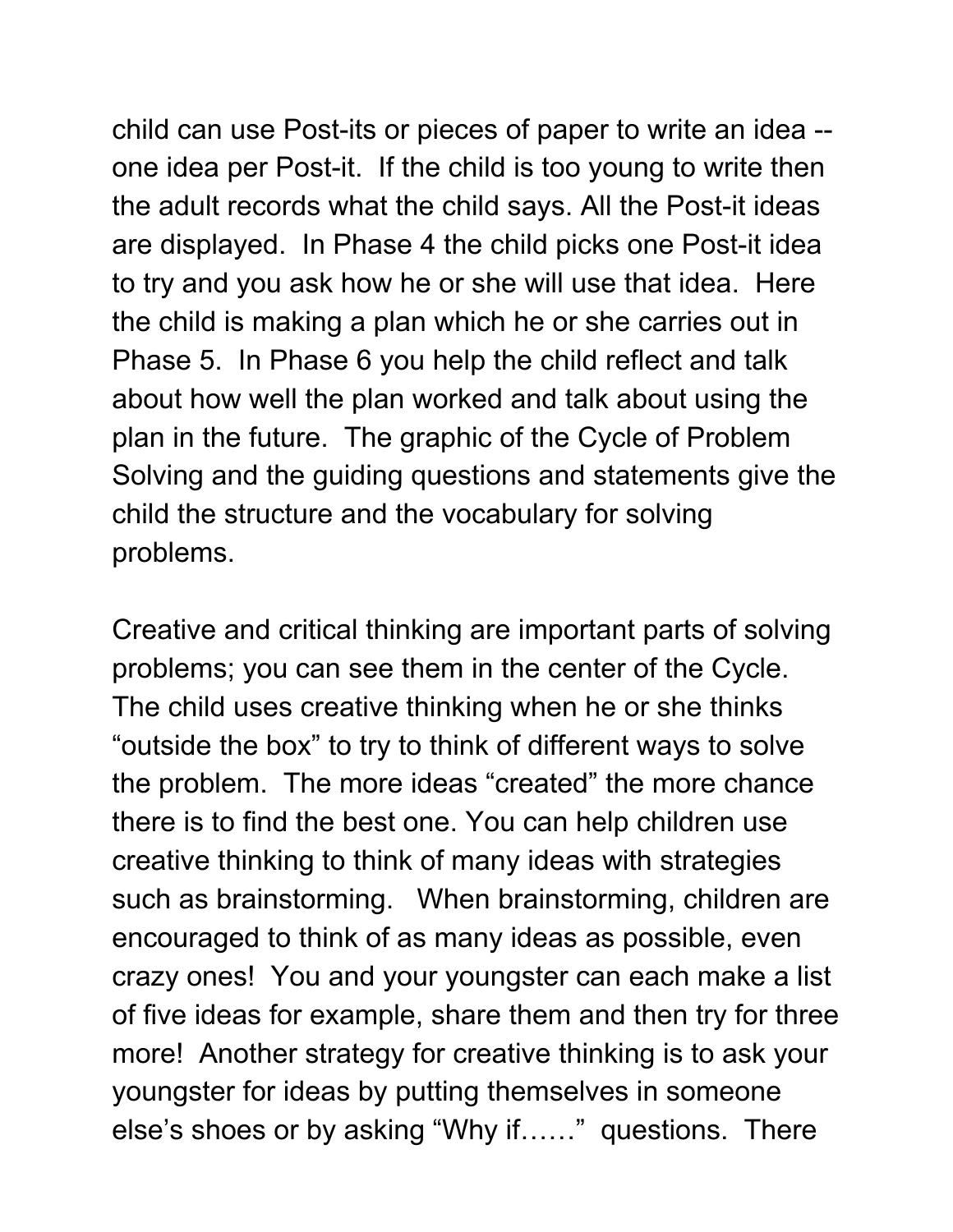are no judgements made; all ideas are welcomed and accepted as possible solutions to the problem.

Critical thinking is when you help your youngster consider the effects of the various possible solutions and make a judgement to try one or more.

The Cycle of Problem Solving can be very structured for those youngsters who need more direction. Sometimes youngsters find they can't reach a solution to their problem. In that case you can help them return to one of the beginning phases to evaluate what went wrong. Is the problem clear? Do we need to think about more options? What are additional possible solutions we can list?

The Cycle can also be a physical tool for younger children. You can draw the Cycle on the driveway in chalk. To help children understand that they are making a mindful decision about how to solve their problem, ask them to literally move through the phases as they talk with you about the steps they are taking to come to a solution.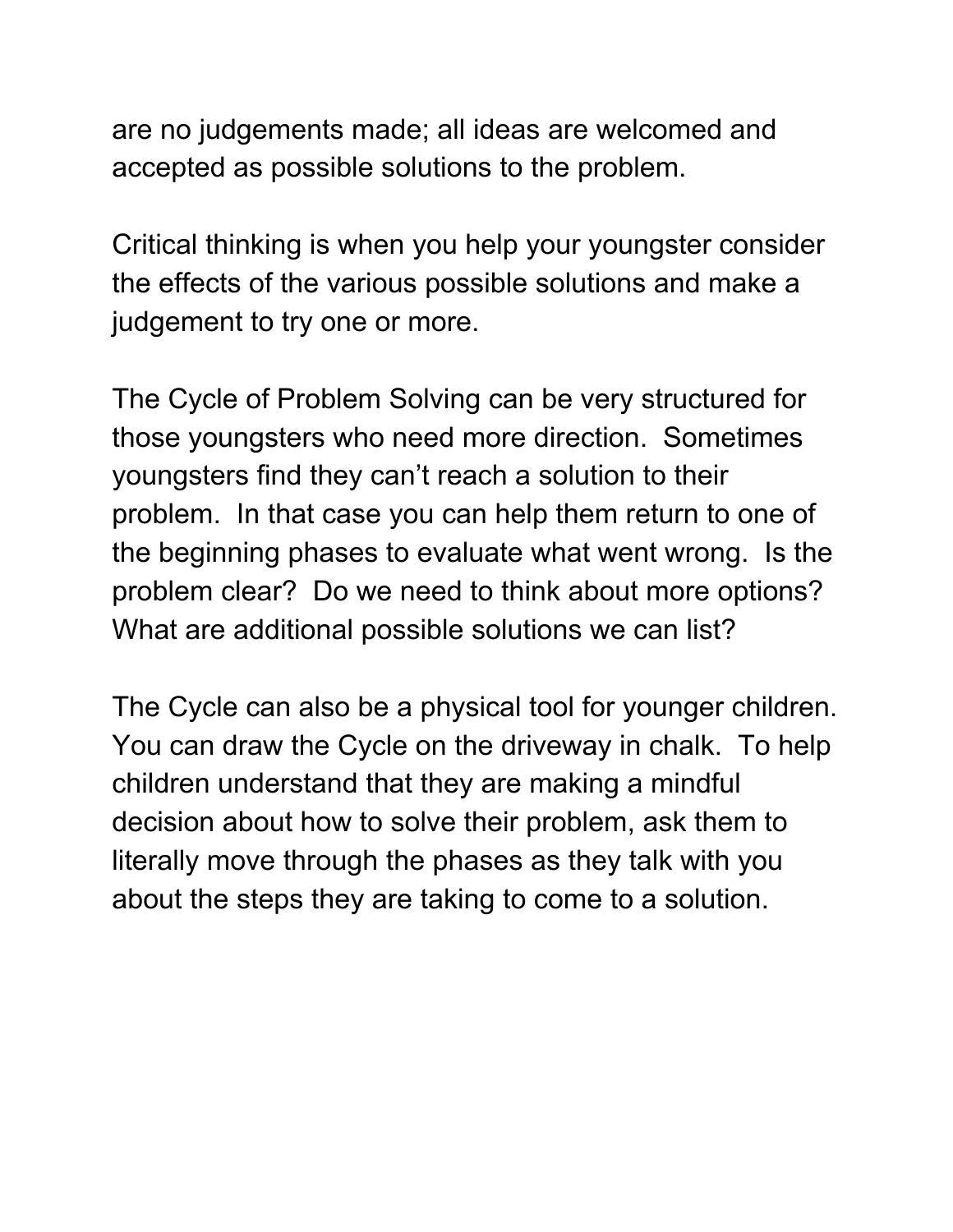

Two children can easily erupt in a conflict when there is disagreement about playing with toys. In this example, the Cycle of Problem Solving is used to help youngsters solve the problem of who should play with the magnetic blocks. Children move to each spot on the Cycle while "solving" the problem with the help of the babysitter.

Here are the questions the babysitter asked the children.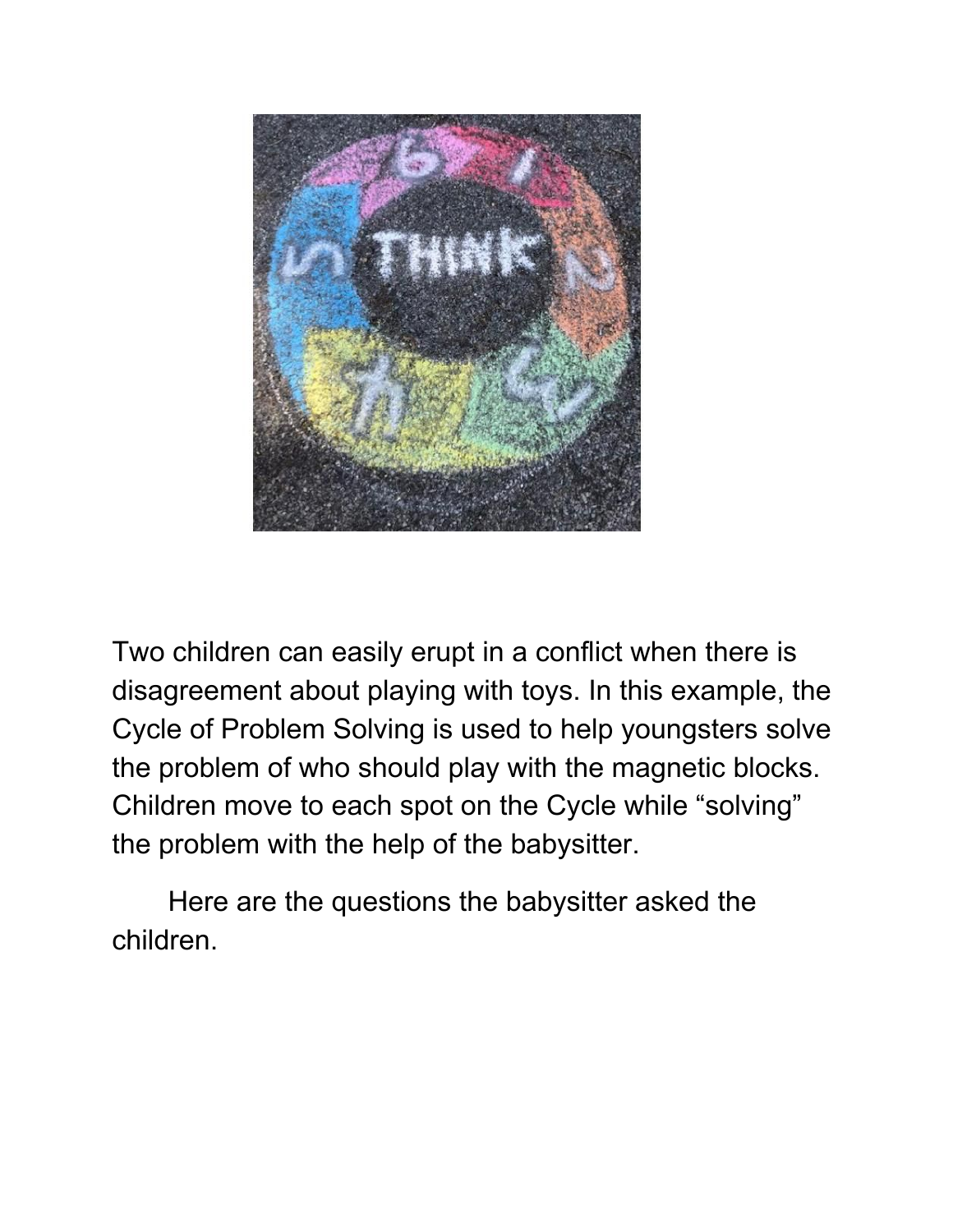

**The children complain that the conflict is that both want to use the blocks. After they list four ideas for solving the problem such as play with another toy, build something smaller, wait until one is done and build something together (Phase 2), the babysitter helps them consider the different suggestions and to select one (Phase 3). After the children shared the blocks and built a fort together the babysitter asked them to think about how the idea worked.**

**Of course helping children resolve their differences is not always as easy as this! But the problem solving thinking process can be introduced at a very young age in an authentic way. Paying close attention to what was accomplished--in this case the details of the fort--also shows that their work was appreciated.**

**Here's another example for an older child trying to decide what to wear to school.**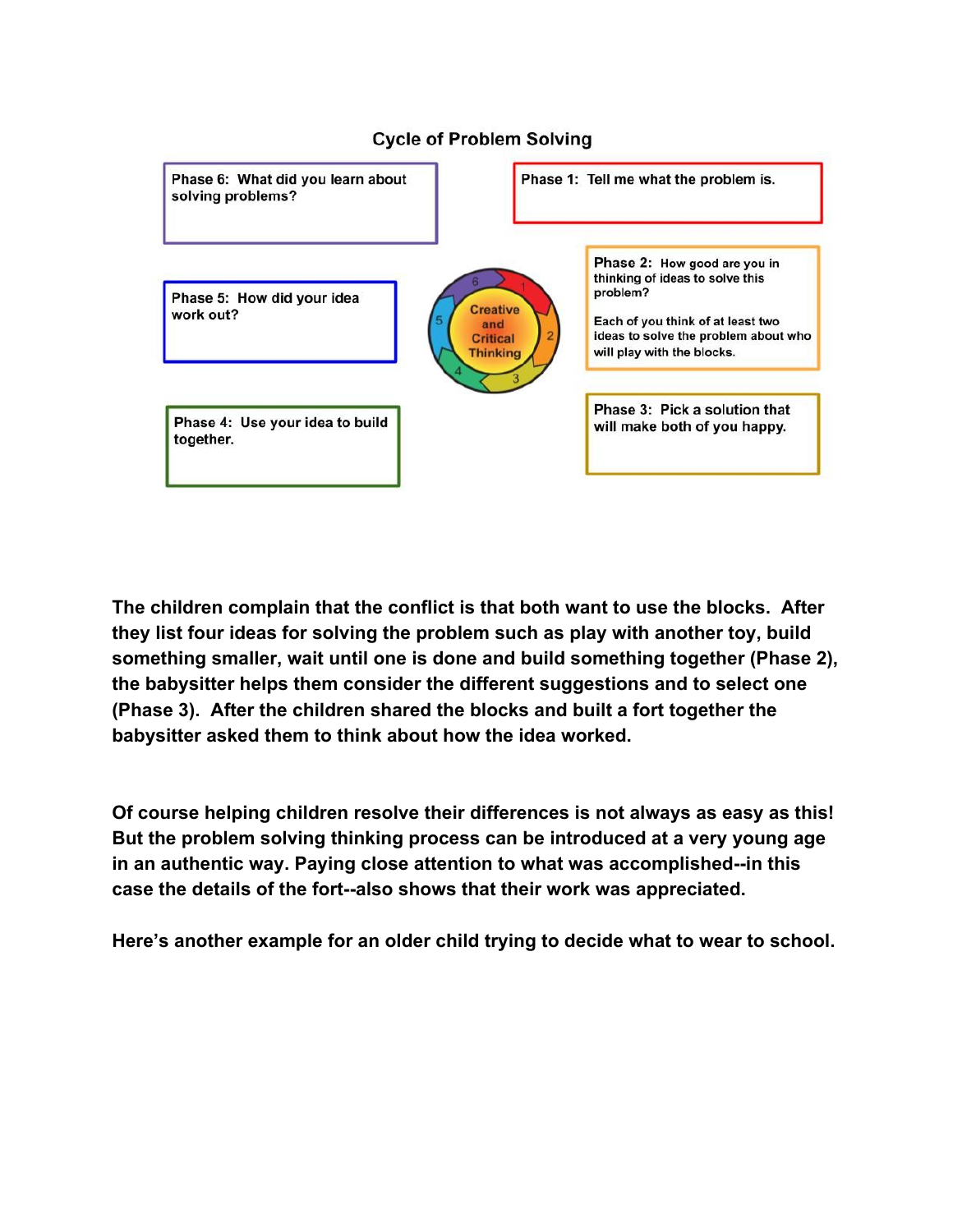

## As you look at the Cycle and the questions you can see problem solving at work. This child has identified her problem. She is doing research about her day and the condition of her clothes to help make some choices of what to try on. She makes her choice and gets some feedback from her friends. Finally at the end of the process she considers how best to decide what to wear to school in the future. Who knows, maybe she will conclude she should do her own laundry!

Finally, here's an example of a child who has used the Cycle of Problem Solving and Guiding Questions several times and is now learning to be more independent.

Andy's teacher reported that he has been late turning in his homework. Working with his parents, Andy used the

## **Cycle of Problem Solving**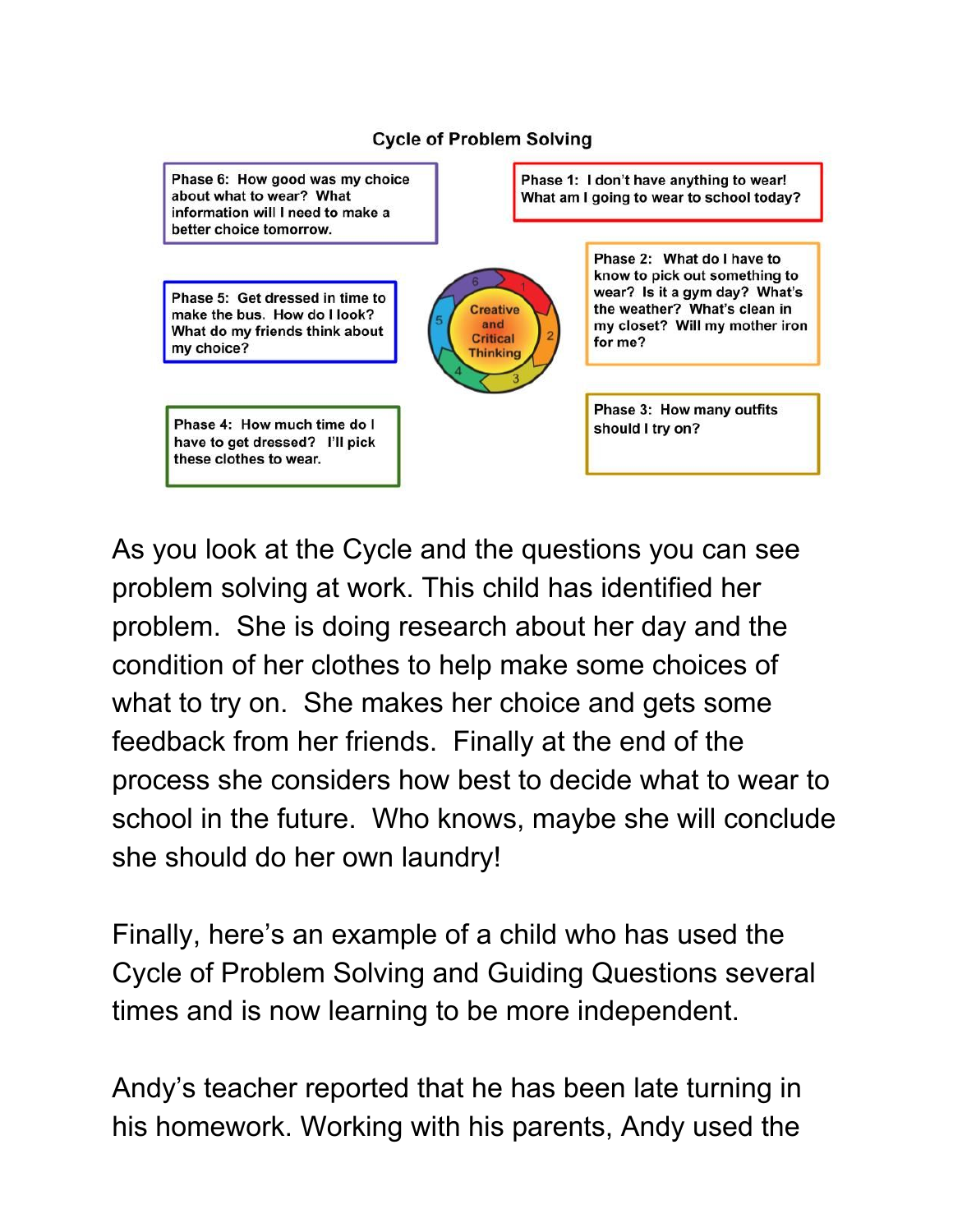Cycle of Problem Solving to write his own guiding questions for each of the phases of problem solving. He brainstormed many ideas for getting his work done on time and picked one. Andy's plan was to do his homework at the kitchen table (not in his room as was his practice) right after school and to show his finished homework to his parents. Since this solution resulted in an improvement, Andy planned some additional ways to continue to improve. For each plan Andy used the Cycle and wrote his own questions to guide his work; these were displayed on the refrigerator!

You can see that although this child is more independent he is still going through the same process to solve his problem on improving the completion of his homework.



**Cycle of Problem Solving**